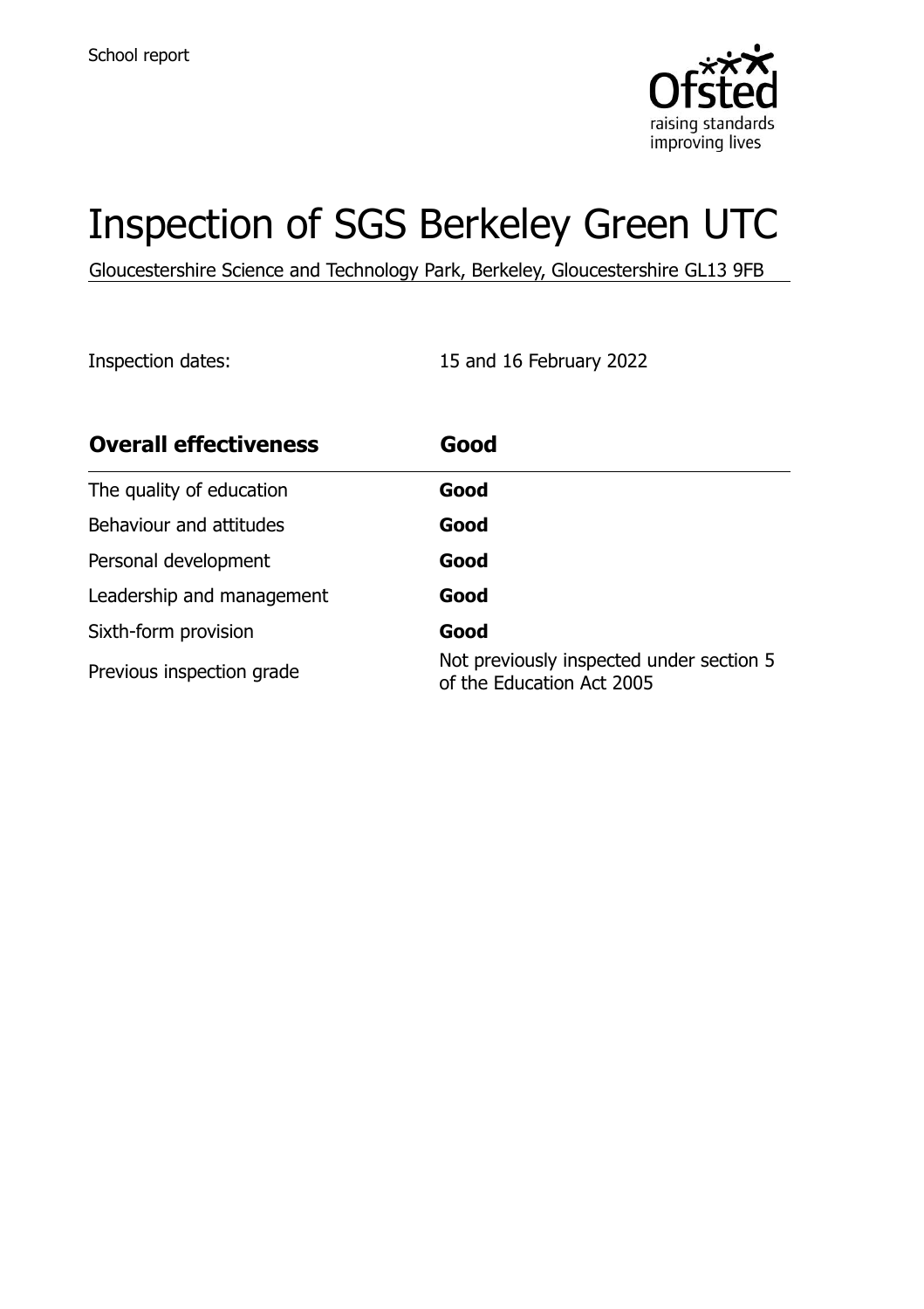

# **What is it like to attend this school?**

The school promotes science, technology, engineering and mathematics (STEM) for 14- to 19-year-old learners in a very effective manner. Learners arrive on buses from over 40 different locations in Bristol, South Gloucestershire and Gloucestershire. Leaders have worked tirelessly to make sure that new entrants understand the uniqueness of the school and its curriculum. As a result, learners want to be at school and focus on their studies.

Staff treat learners as young adults. As a result, learners behave with maturity. Learners respond well to the 'professional' expectations of staff. There is a calm learning environment throughout the school. Learners are respectful to each other and staff. Bullying is rare and staff deal with it swiftly when it happens.

Staff have fostered strong relationships with employers and universities. During the inspection, local employers interviewed every Year 10 and Year 12 learner. This provides pupils with a realistic understanding of work in STEM-related occupations.

#### **What does the school do well and what does it need to do better?**

Leaders from the multi-academy trust and the university technology college (UTC) have a clear ambition for the school. The headteacher has been inspirational in achieving this. Her vision for the school as a professional learning community has come to fruition.

Leaders have an inclusive ethos. Although STEM subjects dominate the sixth-form curriculum, there is a broader choice in key stage 4. Leaders recognise that pupils may want to extend their opportunities for learning, post-16. The key stage 4 curriculum allows pupils to take the English Baccalaureate, even though this is not a requirement of a UTC.

Teachers know their subjects well. Many have worked in relevant industries prior to taking up a teaching career. They share real-life work experiences that add to learners' employability. Leaders plan curriculums so that learners continually build on past learning. Recalling previous learning is a key feature of lessons which helps learners to develop strong understanding. Consequently, learners use their knowledge to solve problems and move on to more complex learning successfully.

Some of the younger pupils are less secure as to why they are learning topics at a particular time. Staff do not always explain effectively to them the structure of the curriculum. Some parents expressed that they, too, would like to know more about what pupils are learning, and when.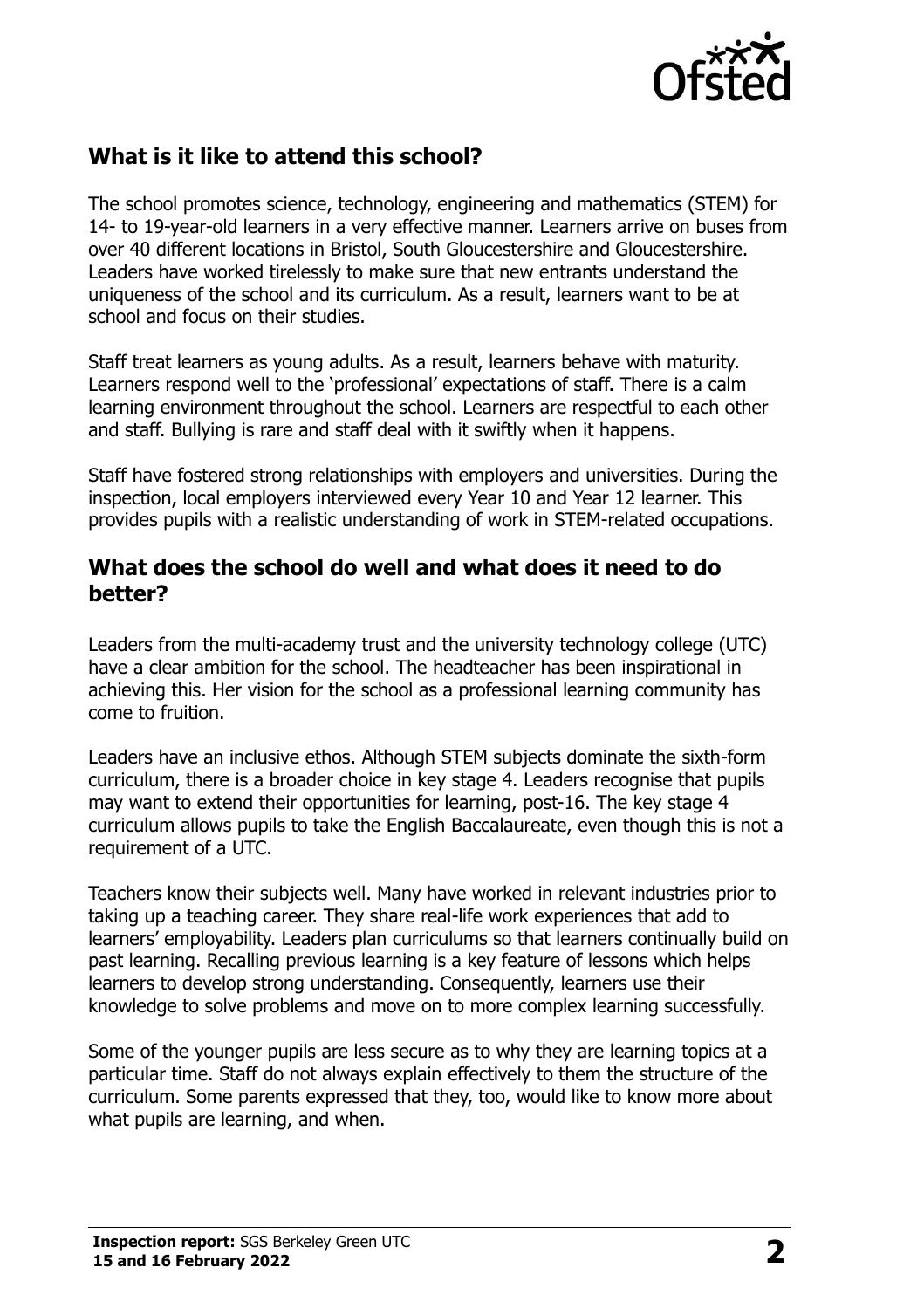

Employers set workplace projects for learners. This enables learners to hone skills and knowledge that are pertinent to the subjects studied at a professional level. This helps every learner to secure an appropriate placement for their next steps.

Some pupils arrive in Year 10 with very low reading ages. They learn phonics if they cannot recognise words confidently. Others receive regular sessions to improve their fluency, so that they can learn alongside their peers successfully. However, leaders have not established a strong reading culture across the school. Leaders are keen to change this. Disadvantaged pupils and those with special educational needs and/or disabilities are doing as well as their peers. Staff understand the needs of these pupils, and adapt the way pupils learn when necessary.

Most pupils benefit from a comprehensive personal, social, health, citizenship and economic (PSHCE) education. Learners consider the moral and ethical aspects of the projects they complete. They produce work that is of a high standard. Pupils gain from detailed and regular guidance regarding careers and progression. They know about destinations such as higher education opportunities and how to achieve their career ambitions. As a result, pupils are enthusiastic about learning. Through the curriculum, pupils develop their character and confidence well, over time. They said that the school equips them effectively for the future. Many, particularly those studying sport, enjoy developing their physical health. In some areas, such as relationships and sex education, and fundamental British values, pupils have not remembered enough.

Staff use assessment very well to identify any gaps in pupils' knowledge. Leaders have set up effective systems so that pupils catch up when they fall behind. The same processes are not in place for other aspects of the curriculum, such as PSHCE. Pupils have fallen behind in their learning of the wider aspects of school life as a direct result of lockdowns due to the COVID-19 pandemic. Leaders have not evaluated this effectively enough.

# **Safeguarding**

The arrangements for safeguarding are effective.

Recruitment checks are thorough.

Safeguarding leaders know pupils well. They identify any vulnerable pupils in a timely way. This enables them to ensure that the right support is in place quickly. Leaders work well with the three local authorities' multi-agency teams to secure specialist advice, make sure pupils are safe and receive the right help.

Staff receive up-to-date training on safeguarding, and use the electronic system for sharing concerns effectively.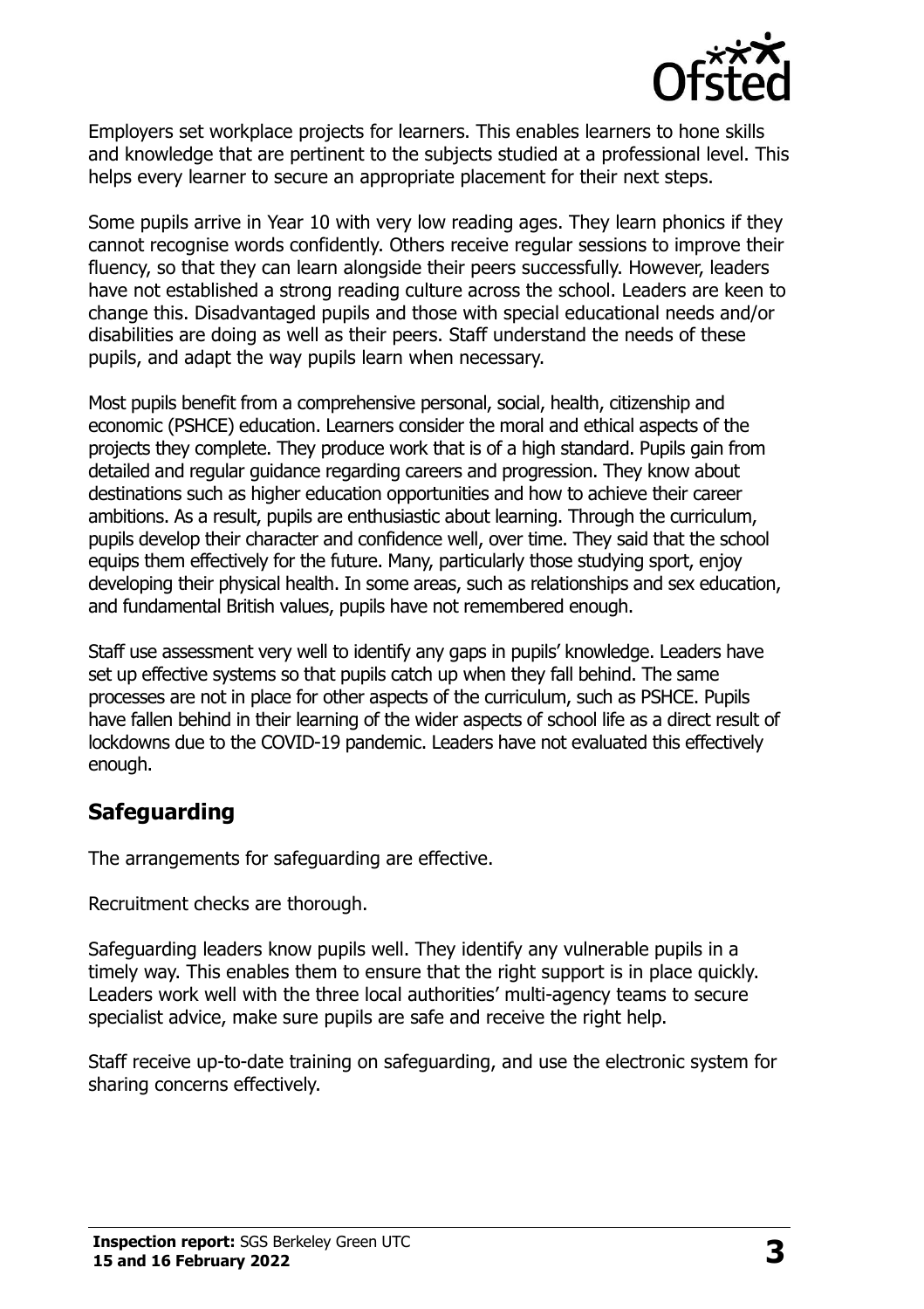

# **What does the school need to do to improve?**

#### **(Information for the school and appropriate authority)**

- Leaders do not evaluate the curriculum for the personal development of pupils closely enough. This means that leaders do not know whether the curriculum is having the intended effect on pupils' understanding. Leaders need to ensure that pupils have a greater awareness of the full range of issues that are relevant to their progress into adulthood and to life in modern Britain.
- Leaders have not shared the content of the curriculum well enough. Therefore, some parents and pupils are not as aware as they would like to be of what is being taught over time. Leaders need to be more explicit in their communication to parents and pupils about the critical concepts that pupils learn in each subject.

## **How can I feed back my views?**

You can use [Ofsted Parent View](http://parentview.ofsted.gov.uk/) to give Ofsted your opinion on your child's school, or to find out what other parents and carers think. We use information from Ofsted Parent View when deciding which schools to inspect, when to inspect them and as part of their inspection.

The Department for Education has further quidance on how to complain about a school.

If you are the school and you are not happy with the inspection or the report, you can [complain to Ofsted.](http://www.gov.uk/complain-ofsted-report)

## **Further information**

You can search for [published performance information](http://www.compare-school-performance.service.gov.uk/) about the school.

In the report, '[disadvantaged pupils](http://www.gov.uk/guidance/pupil-premium-information-for-schools-and-alternative-provision-settings)' refers to those pupils who attract government pupil premium funding: pupils claiming free school meals at any point in the last six years and pupils in care or who left care through adoption or another formal route.

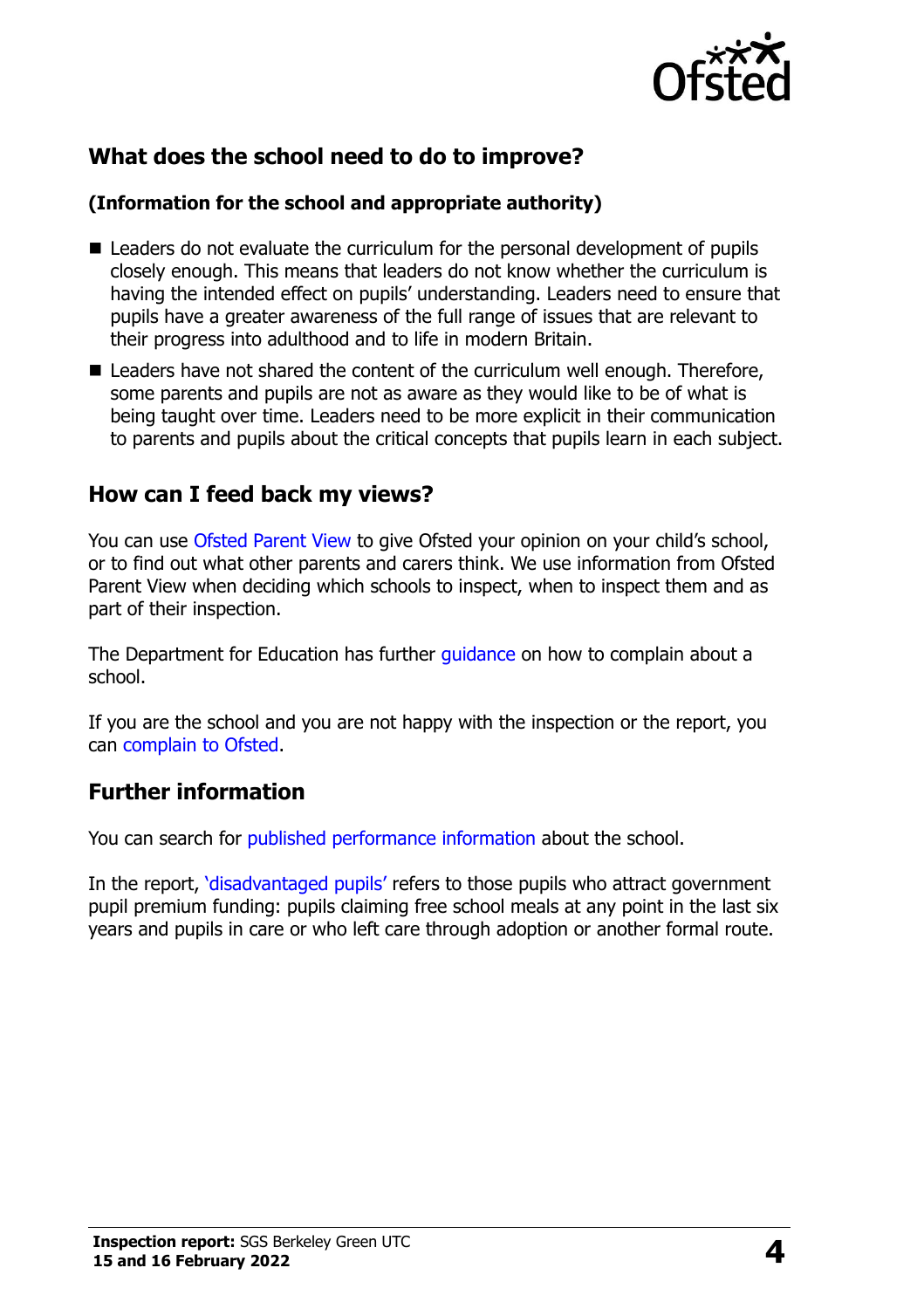

# **School details**

| Unique reference number                            | 144761                       |
|----------------------------------------------------|------------------------------|
| <b>Local authority</b>                             | Gloucestershire              |
| <b>Inspection number</b>                           | 10212172                     |
| <b>Type of school</b>                              | <b>Technical</b>             |
| <b>School category</b>                             | University technical college |
| Age range of pupils                                | 14 to 19                     |
| <b>Gender of pupils</b>                            | Mixed                        |
| <b>Gender of pupils in sixth-form</b><br>provision | Mixed                        |
| Number of pupils on the school roll                | 263                          |
| Of which, number on roll in the<br>sixth form      | 116                          |
| <b>Appropriate authority</b>                       | Board of trustees            |
| <b>Chair of trust</b>                              | Nigel Johnson                |
| <b>Headteacher</b>                                 | Louise Davies                |
| Website                                            | www.berkeleygreenutc.org.uk  |
| Date of previous inspection                        | Not previously inspected     |

# **Information about this school**

- The school was opened in September 2017. The headteacher was appointed in September 2019.
- The school does not use alternative provision.

# **Information about this inspection**

The inspectors carried out this inspection under section 5 of the Education Act 2005.

- This was the first routine inspection the school received since the COVID-19 pandemic began. Inspectors discussed the impact of the pandemic with leaders and have taken that into account in their evaluation of the school.
- Inspectors met with the headteacher, the deputy headteacher and other senior leaders, and had a telephone call with the school improvement partner. The lead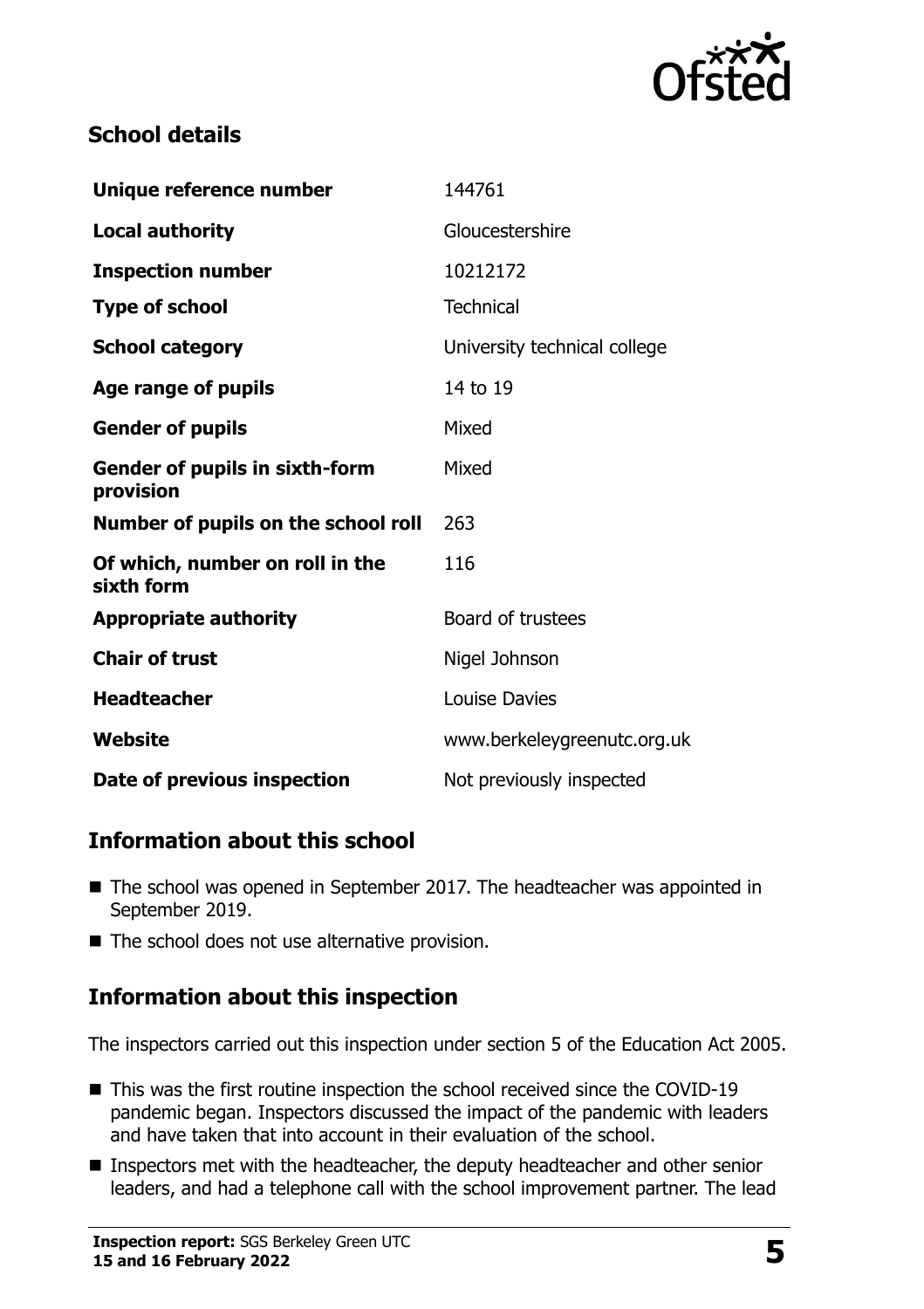

inspector met with the deputy chief executive officer, the chair of trustees and the chair of the local school board.

- Inspectors carried out deep dives in these subjects: computer science, engineering, mathematics and science. For each deep dive, inspectors discussed the curriculum with subject leaders, visited a sample of lessons, spoke to teachers, spoke to some pupils about their learning and looked at samples of pupils' work.
- Inspectors checked the recruitment processes for new staff and spoke with safeguarding leaders. Inspectors spoke with teachers, staff and pupils to gauge their understanding of safeguarding.
- Inspectors considered the responses to Ofsted's survey Parent View, and staff questionnaires.

#### **Inspection team**

| Kathy Maddocks, lead inspector | Her Majesty's Inspector |
|--------------------------------|-------------------------|
| Gill Hickling                  | Ofsted Inspector        |
| Ralph Brompton                 | Ofsted Inspector        |